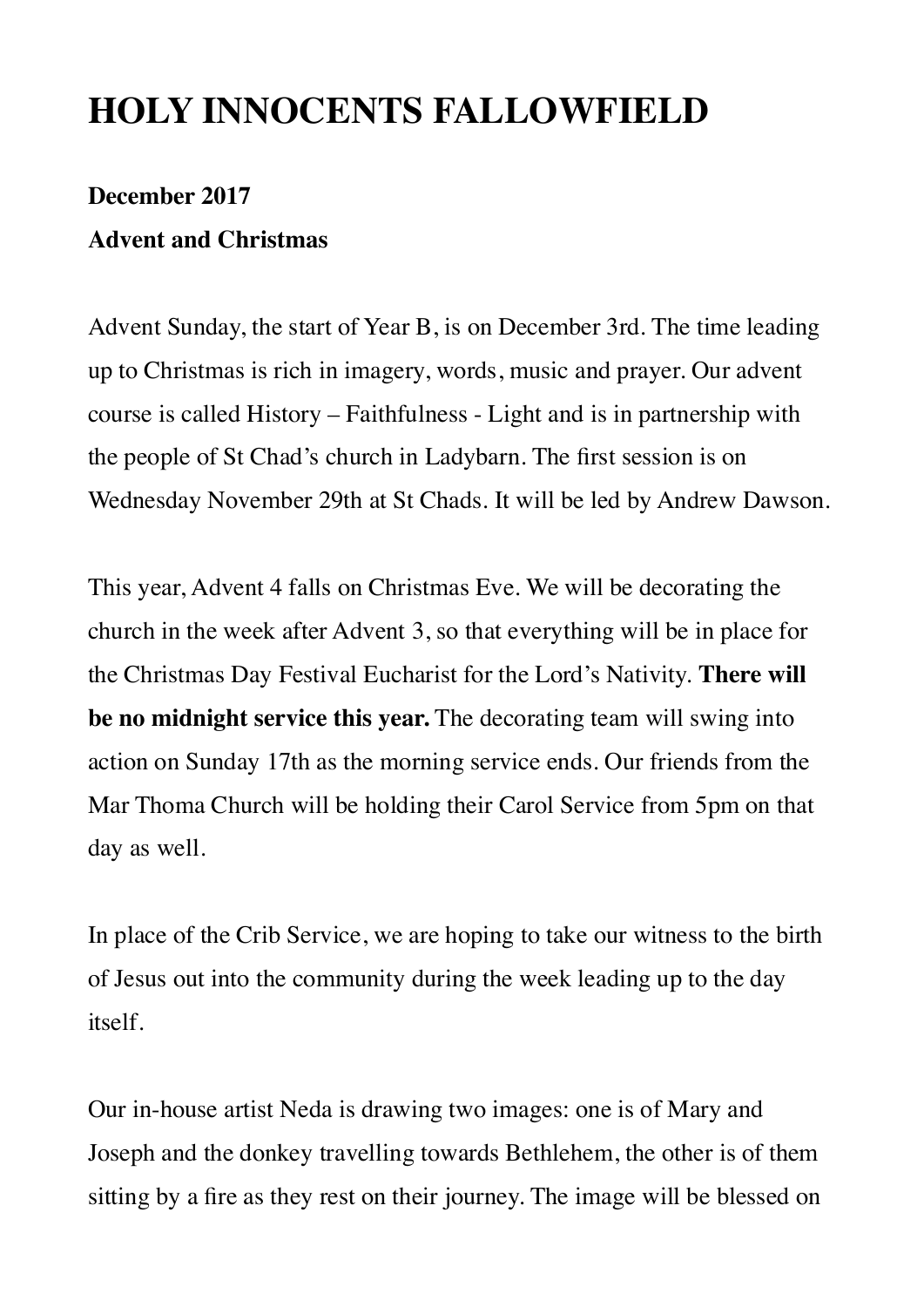Advent 3 and then go on its travels around the parish. On the Monday morning, pupils and parents from St James' School will take the image to school for their Advent Eucharist to which everyone is invited. Details of where it will go from there will be published nearer the time. Please look at the timetable and see if there is a time when you can come along and join in.

There are art and craft and IT activities for children and young people to join in on each Sunday of Advent – all with a purpose!

## **SUNDAYS AND FESTIVALS IN DECEMBER**

\*\*\*\*\*\*

## **Sunday December 3rd Advent Sunday**

**President and Preacher:** The Revd Canon Michael Ainsworth **Readings:** Isaiah 64:1-9; Psalm 80; 1 Corinthians 1:3-9; Mark 13:24-end **Hymns:** Come, thou long expected Jesus; Advent Gospel Acclamation; Lo, he comes with clouds descending; Hark, what a sound, and too divine for hearing

**Other music:** Rorate Coeli; Advent Light Prayer; Wait for the Lord \*\*\*\*\*\*

For younger members:

Creating stars and planets; producing an Advent 1 WordCloud!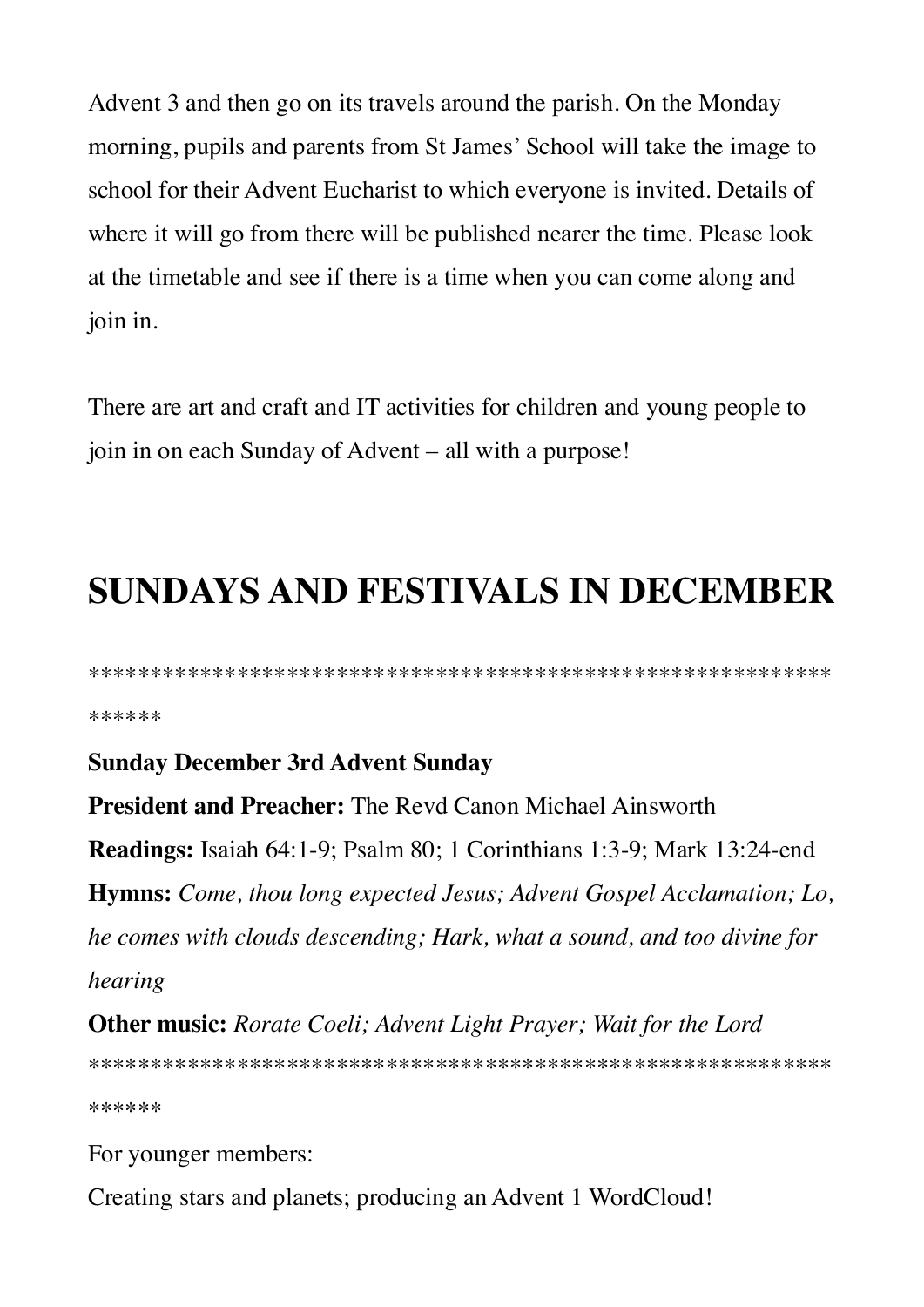$**$ 

## **Wednesday December 6th 7.30pm**

FAITHFULNESS - Advent Course 2 at Holy Innocents, led by Lewis

#### Oliver, Pastoral Assistant at St Chad's Ladybarn.

\*\*\*\*\*\*

## **Sunday December 10th The Second Sunday of Advent**

President and Preacher: The Rt Revd Mark Davies, Bishop of Middleton

**Readings:** Isaiah 40:1-11; Psalm 85:1-2,8-end; 2 Peter 3:8-15a; Mark

 $1:1 - 8$ 

**Hymns:** On Jordan's bank; Advent Gospel Acclamation; Hills of the North, rejoice; People look East

**Other music:** Matin Responsory; Advent Light Prayer; Wachet auf (Bach/ Nicolai)

\*\*\*\*\*\*\*\*\*\*\*\*

For younger members: creating the animals who are in the Christmas

Gospel - and another Advent WordCloud based on the readings for the day.

\*\*\*\*\*\*\*\*

## **Wednesday December 13th 7.30pm**

LIGHT - Advent Course 3 at St. Chad's Church Ladybarn. Led by members of the two congregations and the Revd Rachel Mann. A time of reflection and silence.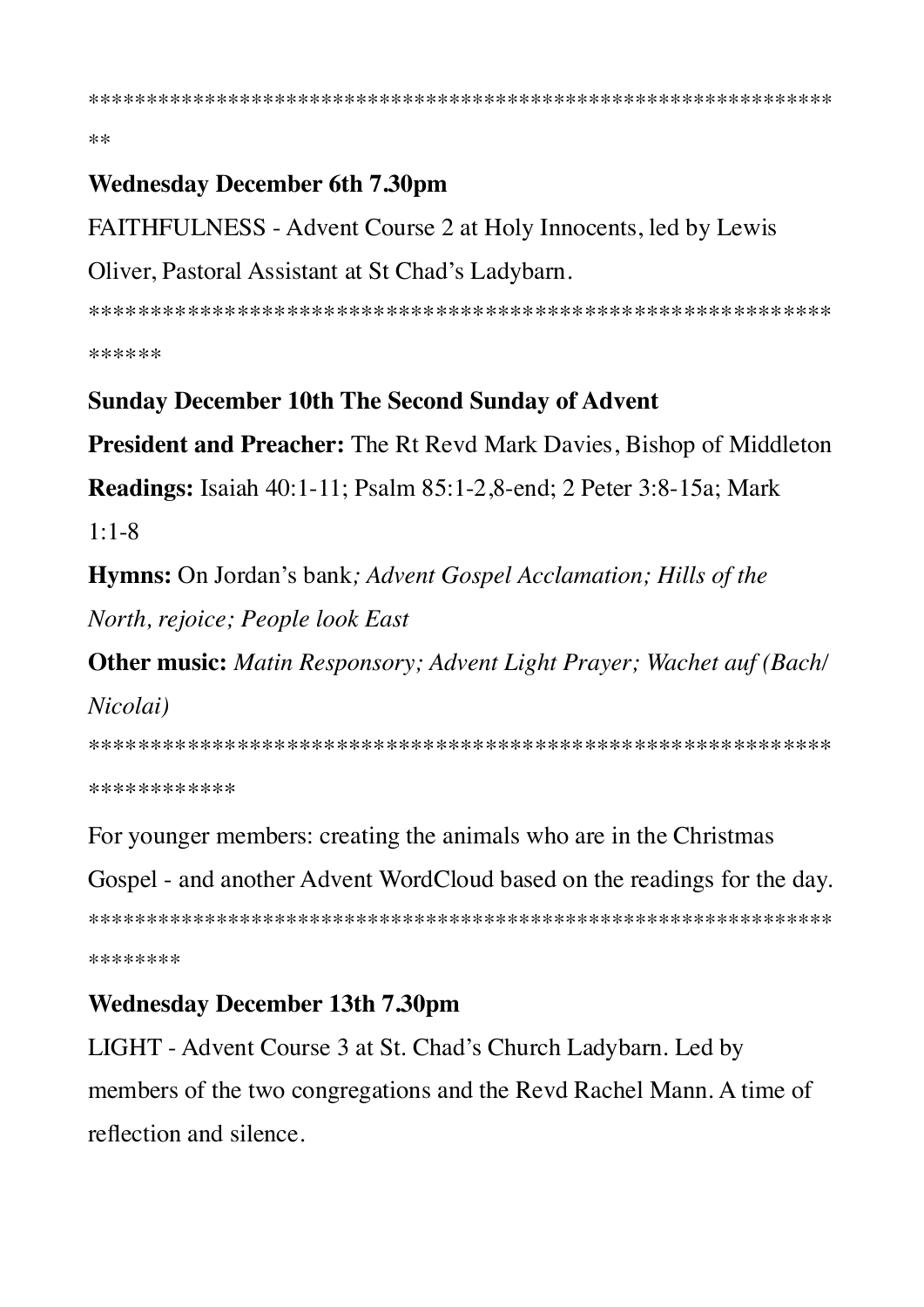\*\*\*\*\*\*\*\*

#### **Sunday December 17th The Third Sunday of Advent**

**President and Preacher:** The Venerable Revd Cherry Vann

**Readings:** Isaiah 61:1-4,8-end; Canticle: The Magnificat; 1 Thessalonians  $5:16-24$ ; John 1:6-8, 19-28

**Hymns:** Hark the glad sound the Saviour comes; Advent Gospel Acclamation; Hail to the Lord's anointed; O come, O come Emmanuel **Other music:** O thou the central orb (Wood); Advent Light Prayer; Before *the world began (Bell)* 

\*\*\*\*\*\*

Younger members are building a banner - a Posada!

 $**$ 

#### Sunday December 17th 7.00pm Evening Prayer: O Sapientia Posada

Procession to Church Door

Monday December 18th 8.40am: O Adonai Posada Procession to St James' School: 9.15am: St James' School Christmas Eucharist Tuesday December 19th 4pm: O Radix Jesse Posada Procession **Wednesday December 20th 10am:** O Clavis David Posada Procession Thursday December 21st 10am: O Oriens Posada Procession Friday December 22nd 12noon: O Rex Gentium Posada Procession Saturday December 23rd: O Emmanuel Posada Procession to South East Door of Church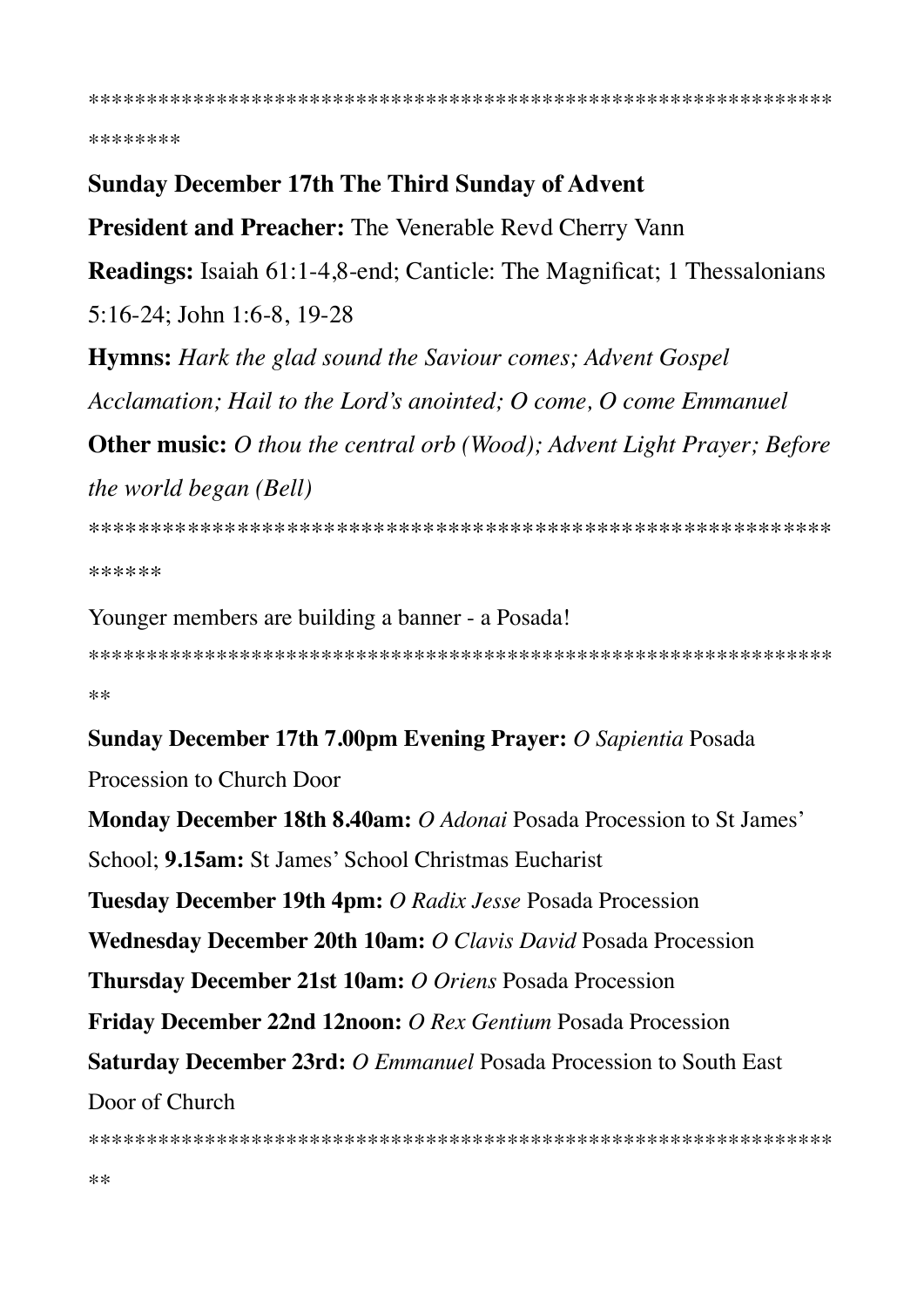## **Sunday December 24th The Fourth Sunday of Advent**

**President and Preacher:** The Revd Canon Michael Ainsworth

**Readings:** 2 Samuel 7:1-11,16; Psalm 89:1-8; Romans 16:25-end; Luke  $1:26-38$ 

**Hymns:** Tell out my soul; Advent Gospel Acclamation; O little town of Bethlehem: Come thou redeemer of the earth

**Other music:** A tender shoot; Advent Light Prayer; I waited for the Lord 

\*\*\*\*\*\*

## **Monday December 25th Christmas Day**

**President and Preacher:** The Revd Canon Michael Ainsworth

**Readings:** John 1:1-14; Isaiah 9:1-7; TItus 2:11-14; Luke 2:1-20

**Hymns:** Hark the herald angels sing; While shepherds watched their flocks; Of the Father's heart begotten;  $O$  come, all ye faithful

**Other music:** Little Jesus, sweetly sleep; Christmas Antiphon

\*\*\*

## **Thursday December 28th The Holy Innocents**

**President and Preacher:** The Revd Gary O'Neill

Readings: Jeremiah 31:15-17; Psalm 124; 1 Corinthians 1:26-29; Matthew

 $2:13-18$ 

**Hymns:** It came upon the midnight clear; Unto us is born a son; The great God of heaven; In the bleak mid-winter

**Other music:** Coventry Carol; What shall we give to the child in the manger?

\*\*\*

## **Sunday December 31st The First Sunday of Christmas**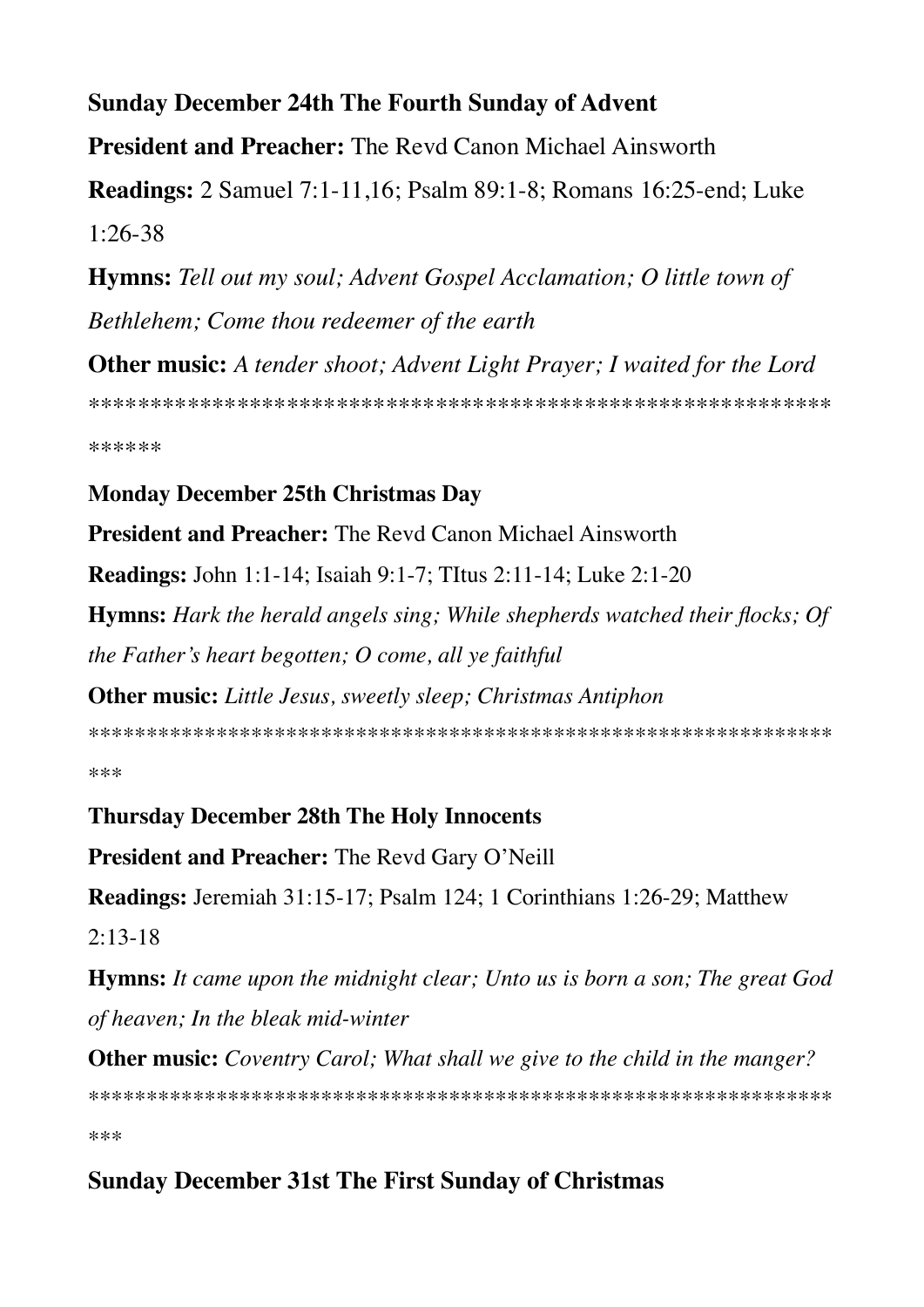## **President and Preacher: The Revd Richard Young**

Isaiah 61:10-62:3; Psalm 148; Galatians 4:4-7; Luke **Readings:** 

 $2:15-21$ 

**Hymns:** Joy to the world; The growing limbs of Christ the Son; Once in royal David's city; Angels from the realms of glory **Other music:** Quelle est Centre odeur agreable?

\*\*\*\*\*\*

# **ADVENT COURSE 2017**

## **History - Faithfulness - Light**

Reflections on Advent Themes in images, seasonal readings, prayer and discussion.

November 29th – December 6th – December 13th 7.30 pm, St Chad's Hall - Holy Innocents - St Chad's Church

Remember: there will be no buses on Christmas Day.

If you would like to come to church on Christmas Day and need either transport, or overnight accommodation or both, please let us know.

If you can offer overnight accommodation or are away at Christmas and would like some 'house-sitters' that would be very helpful.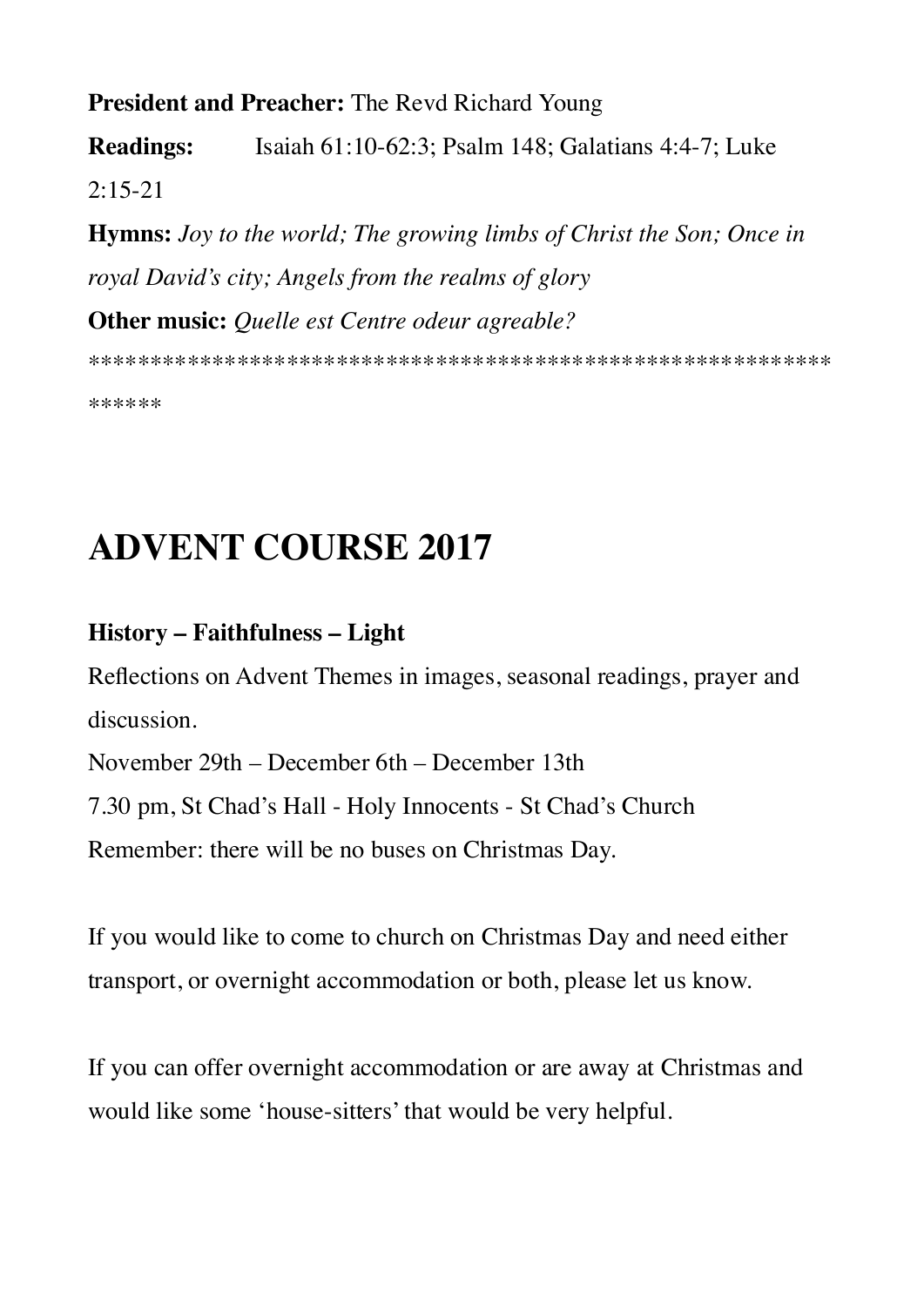# **Support group for Asylum Seekers and Refugees**

## *Janet Batsleer, Margaret Beetham*

The members of our congregation who are asylum seekers and refugees bring much to share with the whole congregation but many are in difficult circumstances. Some are homeless and without rights because their appeal for asylum has been turned down, some face tribunal hearings on which their whole future depends; even those getting state support have to manage on very small amounts of money and may live in poor accommodation far from friends and from church; all are separated from family and friends.

We are suggesting that a small group of members drawn from all parts of the congregation, including those who have recently been given the right to remain form a support group. Hilary, who has been bearing the major burden of support, suggests that there are various tasks we might take on, namely keeping records, offering personal support, and attending tribunal hearings as part of a team. We will meet briefly after church on some Sundays beginning with November 26th.

#### **Praying for Justice, Love and Peace**